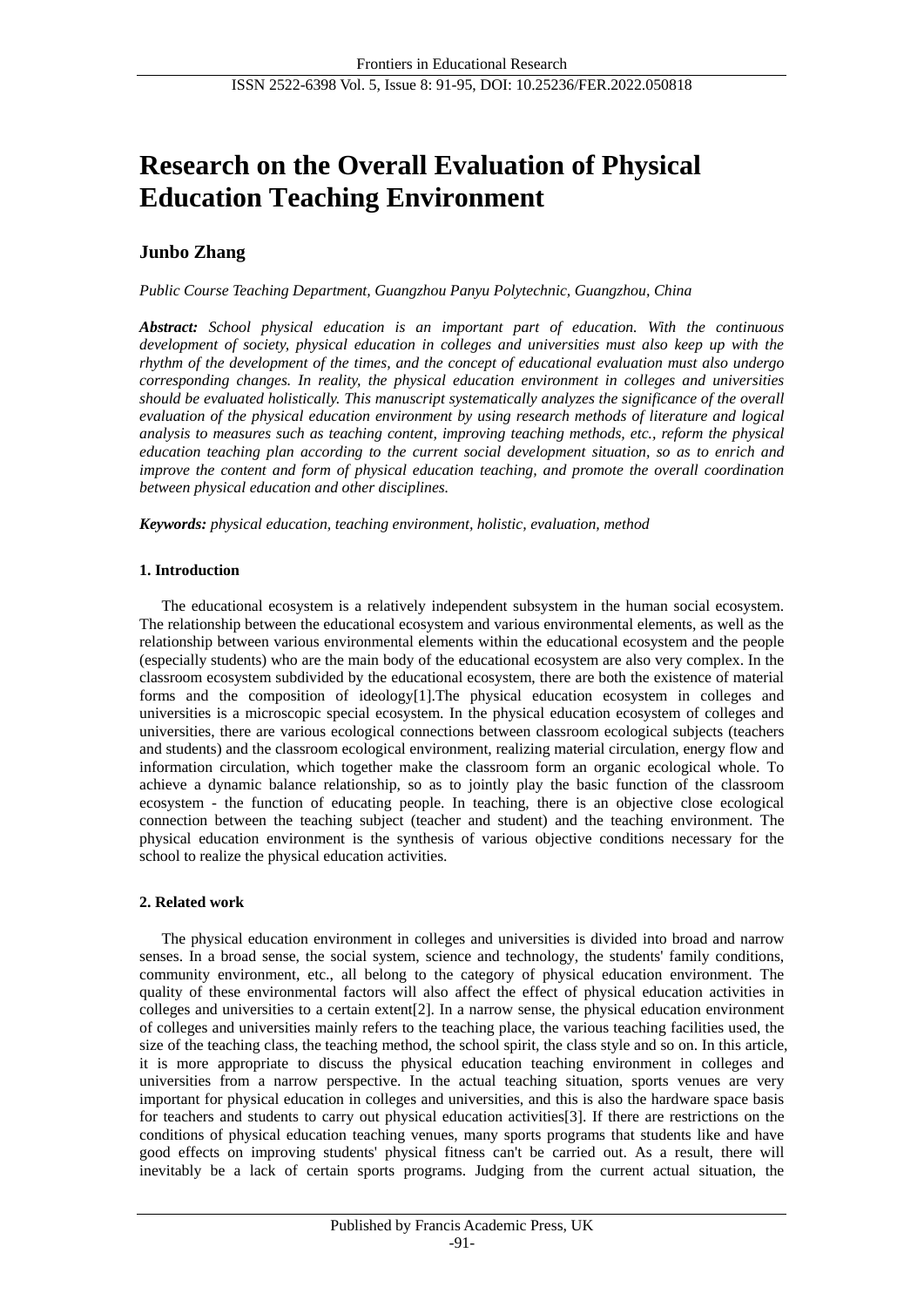construction of sports venues and equipment in some colleges and universities in the society still needs to be further improved, so as to effectively meet the needs of physical education teaching and better serve the development of physical education teaching activities in colleges and universities. Improve the quality of physical education in colleges and universities. In addition, in some colleges and universities, physical education teachers can flexibly choose some sports items that are not very dependent on the venue to carry out physical education and training according to the limitations of sports venues[4]. Therefore, for physical education teachers, in actual teaching activities, they should also fully consider the dependence of sports on venues, and make reasonable use and transformation of sports equipment and sports venues through their own efforts, as far as possible. To the greatest extent possible to meet the needs of physical education. The physical education materials used by different colleges and universities are also different. For example, the Beijing Sports University version, military sports, and sports and health theory tutorials, etc., when choosing sports teaching materials, major colleges and universities will also choose according to the actual needs of the school. At present, in addition to these fixed textbooks, some colleges and universities also have self-edited textbooks. This phenomenon shows that, after the reform of physical education curriculum, both the functions of colleges and universities themselves, and the enthusiasm and innovation of physical education teachers in physical education have been effectively brought into play, and initial results have been achieved[5]. For the content of physical education textbooks, its scientific nature is beyond doubt, and its order is also compiled according to certain standards. And the order can be adjusted reasonably. With the vigorous promotion of quality education, the purpose of physical education in colleges and universities has also undergone earth-shaking changes. Generally speaking, compared with other theoretical courses, the purpose of physical education in colleges and universities is not to make students regard physical education as a theoretical knowledge, but to stimulate students' sports spirit, to encourage them to love sports, to master basic physical skills and sports methods, so as to adhere to physical exercise and improve their physical fitness[6]. Therefore, from this point of view, some colleges and universities still have outdated teaching concepts, and they have not positioned physical education teaching in the aspect of serving students' health.

#### **3. Characteristics of physical education teaching environment**

Physical education teaching environment exists in the course of classroom teaching, which affects teaching and can affect the synthesis of various physical and psychological factors of people through teaching [7]. Therefore, the physical education environment is not only a kind of entity existence, but also a kind of relational existence. Relationship is the foundation of the existence of physical education environment. The physical education environment is a complex ecological system with specific functions, which is formed by a combination of several small ecosystems that are interconnected and restrict each other. The fundamental and node of this system is "relationship". A certain structure is formed between the elements of the sports environment due to the "relationship", and its function is the integration of the elements and the structure. Different combinations of physical education environment elements constitute different structures and also form different functions. In the process of physical education, teachers, students and the teaching environment constitute an important interrelationship. Ecological thinking emphasizes duality rather than dichotomy. Although the subject and object and the teaching environment are different, they also influence each other, interact with each other, depend on each other, and penetrate each other. These living bodies of teachers and students must exist in the teaching environment, and only through the environment can they form themselves and their behaviors. Therefore, life itself constitutes an indispensable part of the teaching environment. All physical education activities are carried out in a certain teaching environment. Teachers and students cannot exist without the teaching environment, and there is no subject if they leave the teaching environment. Teachers, students and the environment are infiltrated and integrated with each other. If they can develop harmoniously, teachers and students can adapt to the environment and actively create an environment conducive to the development of the subject. In turn, a good environment will be composed of physical and psychological elements for the development of teachers and students. At the same time, they are self-contained. Each has its own constituent elements, with a specific structure and function. In the past, the physical environment and the psychological environment elements were often separated and analyzed in the previous sports environment research. Although they have a certain depth and breadth, the research that is isolated from the mutual relationship will only get a one-sided understanding. Only by linking various environmental elements, studying each other in mutual relations, and understanding each other, can a correct and complete understanding be obtained. In physical education, we can often see this phenomenon, the same teachers, the same sports facilities, the same teaching content, the same teaching methods, but the teaching effect is completely different. Of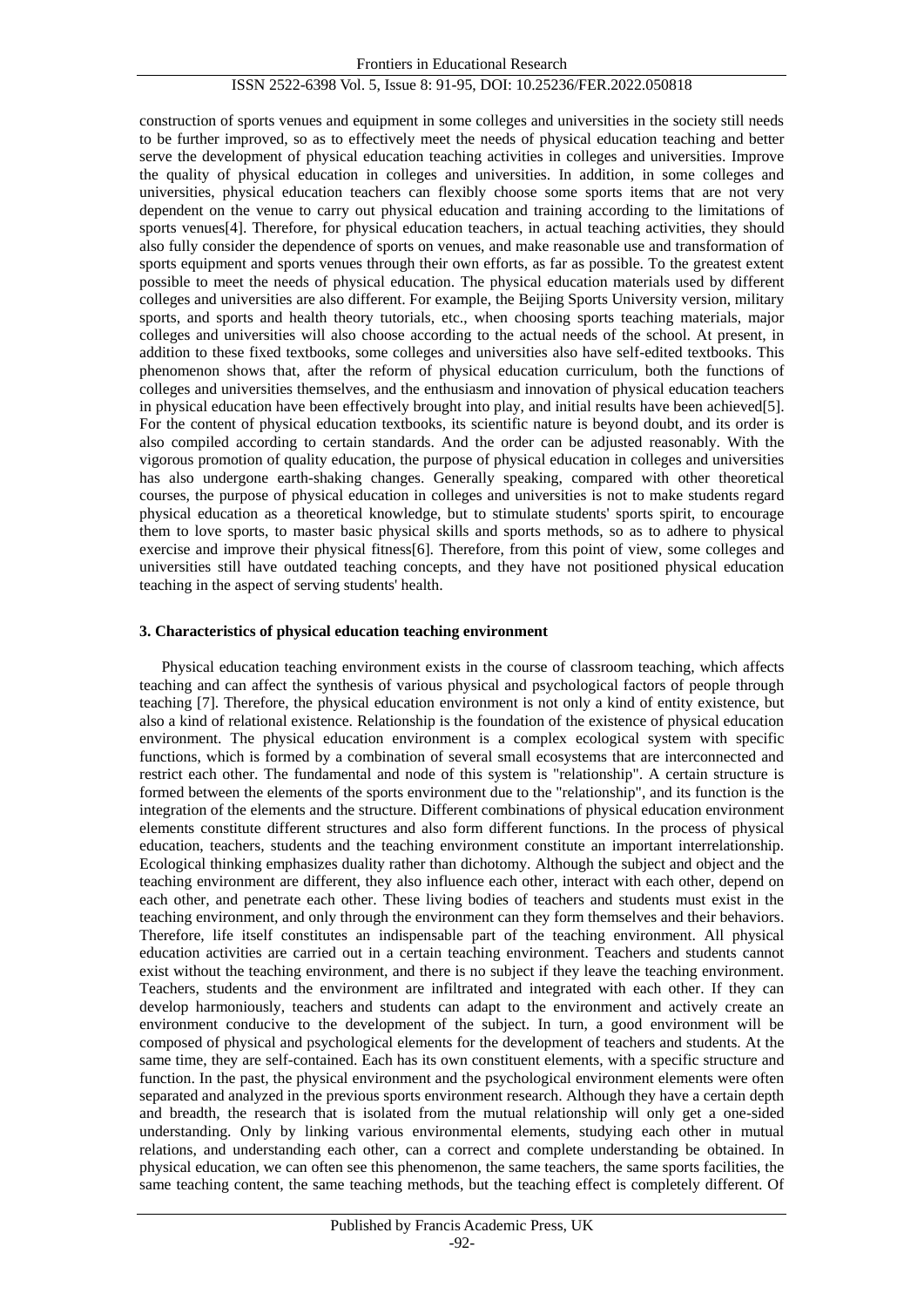course, if the differences between individual students are not considered, even if the elements that constitute physical education activities are the same, they will produce different results, how so? This is because the relationship between the elements is dynamic under the same conditions, and the process of its formation is also dynamic, and the results are often different. Of course, the constituent elements of the physical education environment will also change with the reform of teaching and the requirements of the times, and the teaching process will inevitably change accordingly.

#### **4. Overall evaluation strategy of physical education teaching environment**

#### *4.1 Adapting measures to local conditions and improving physical education teaching venues according to the actual situation*

In the current society, some colleges and universities still have insufficient physical education venues and teaching facilities, and this has become an important problem that plagues college teaching. Therefore, in the context of the shortage of funds for physical education in colleges and universities, colleges and universities can adapt to local conditions, give full play to the unique advantages of the campus according to the actual environmental conditions within the school, scientifically design and skillfully arrange various physical education equipment and facilities, so as to get rid of The dilemma of the lack of physical education venues. Generally speaking, no matter how large the area of a university is, its internal environment has its own unique features, with different topography and features. At this time, colleges and universities can transform the open space, tree promenade, or rockery inside the campus into ideal sports teaching venues and facilities. For example, draw graphics of various activities such as running and jumping on the concrete open space. At the same time, colleges and universities can also actively attract sponsorship from various enterprises and institutions in the society to improve sports venues and sports facilities.

#### *4.2 Repositioning the goal of physical education teaching*

In recent years, the state has also put forward the concept of core literacy for student development, which emphasizes the ability of students, especially the ability of students to develop throughout life, the ability of students to adapt to social development and the needs of the country. And this is also a repositioning of education[8]. Therefore, in terms of physical education teaching in colleges and universities, it should also actively meet the requirements of the state, readjust and reposition the goal of physical education teaching, so that the goal of physical education teaching in colleges and universities is no longer simply to help students keep fit. Instead, we should establish a long-term vision and focus on cultivating students' lifelong physical exercise habits. Only in this way can we truly achieve the goal of physical fitness. Otherwise, relying on just one or two physical education classes is simply futile. In reality, only by fully cultivating students' sports spirit can students' life-long development in sports be promoted, which is in line with the country's core literacy concept for student development. On the other hand, colleges and universities also need to take a long-term perspective to locate the goal of physical education teaching, and improve the physical education teaching plan according to the current social development situation.

#### *4.3 Adopt modern teaching methods*

In the context of the wide application of information technology, it has also achieved good teaching effects in the field of education. In terms of physical education, the means of physical education in the future should also actively conform to the development trend of the times, carry out effective changes, and use advanced technology to carry out teaching, so as to keep pace with the times. At present, various advanced information technology, network technology and the Internet have penetrated into people's daily life, and have been widely used in various aspects. Moreover, it can also break the limitations of time and space and realize real-time interaction and communication. In the current society, physical education in colleges and universities is mainly divided into practical courses and cultural courses. In the teaching process of cultural courses, colleges and universities can break the traditional teaching mode and make full use of modern teaching methods to carry out teaching, which is in line with the requirements of the times. For example, college physical education teachers can present the knowledge in physical education textbooks in the form of technology. The physical education materials used in colleges and universities often involve a lot of pictures and physical movements. At this time, teachers can use information technology to present these flat and static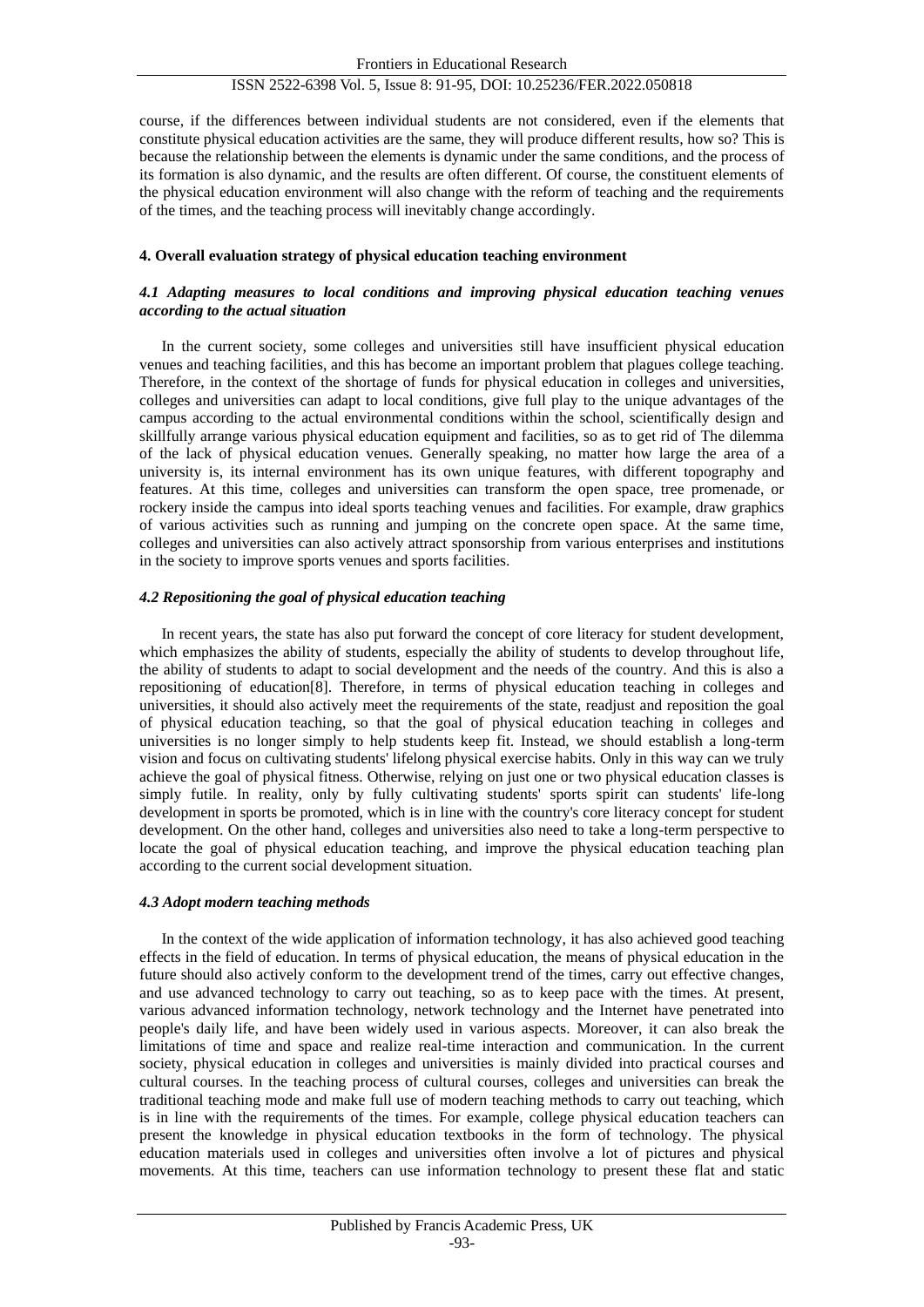pictures and actions as dynamic pictures or videos. In this way, it can not only effectively improve the intuitiveness of physical education, but also improve the interest of the classroom, so that students can master these sports movement techniques more accurately.

#### *4.4 Actively update teaching content*

For the physical education teaching in colleges and universities, it should be different from the teaching in the elementary, elementary and high stages in essence. Moreover, with the change of the times, the content of physical education also needs to be changed, according to the actual situation of the teaching object and the external environment in which the teaching is located. Only in this way can the purpose of effective teaching be achieved. As a result, the teaching materials of physical education in colleges and universities must meet the development requirements of college students, and also need to be integrated according to the new situations and new things that appear in the development process of contemporary society, and these new factors must be properly it can be integrated into the process of physical education, so that the content of physical education in colleges and universities can keep pace with the times.

#### **5. Discussion**

The physical education environment is a complex ecological system with specific functions, which is composed of some interconnected and mutually restricting subsystems. To optimize the physical education environment, we should pay more attention to the relationship between various elements, and strengthen the research on the complementarity and correlation of various physical education environment factors. It is necessary not only to optimize the relationship between natural elements, space-time elements and facility elements in the external environment, but also to optimize the relationship between interpersonal elements, information elements, organizational elements and emotional elements in the internal environment, and more importantly, to optimize the elements of the external environment and internal environment complex relationship between them. Comprehensively using system theory, cybernetics and modern information theory, through mathematical methods and computer technology, the overall system analysis of the relationship between the physical education environment and the construction of relevant optimization models to seek the overall optimization solution.

#### **6. Conclusion**

The physical education environment plays a vital role in the physical education teaching in colleges and universities, and directly affects the teaching quality. In the physical education environment of colleges and universities, we should start from the whole point of view. The factors of the internal environment and the external environment are organically linked as a whole. They influence each other, promote and improve each other, forming a complex ecosystem. In this ecosystem, energy and information are continuously circulated and conducted between the teaching subject and the teaching environment and within each, so as to continuously meet the needs of teaching development and promote the dynamic improvement of the quality of physical education in colleges and universities.

#### **References**

*[1] Wang J L. Analysis of the current situation and countermeasures of physical training in ordinary colleges and universities in my country [J]. Contemporary Sports Technology, 2018, 8(29): 56-57.*

*[2] Yin J. Analysis on the optimization scheme of physical education teaching environment in colleges and universities [J]. Contemporary Sports Technology, 2018, 8(15): 90-91.*

*[3] Zheng J. Analysis of the current situation and reform suggestions of physical education teaching in colleges and universities [J]. Journal of Jilin Institute of Agricultural Science and Technology, 2017, 26( 04) : 118 - 121.*

*[4] Liu Z J. Research on the optimization and development of physical education teaching environment in my country's colleges and universities at this stage [J]. Contemporary Sports Technology, 2017, 7(32): 118-119.*

*[5] SM Choi, Sum K, Leung F, et al. Predictors of Physical Activity Levels in University Physical Education Implementing Sport Education[J]. Journal of Sports Science & Medicine, 2021,*